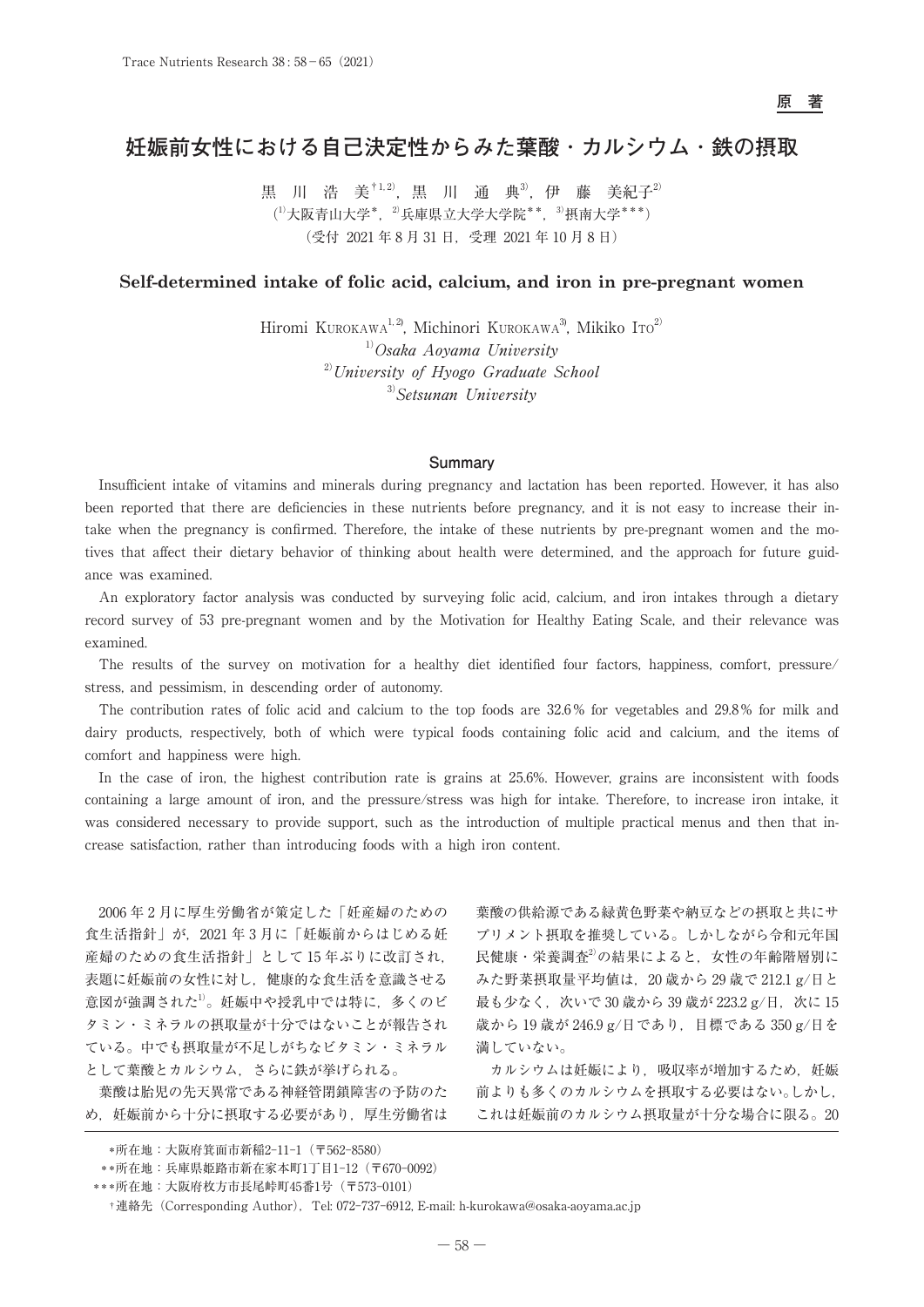歳代及び 30 歳代女性の摂取量は推奨量 650 mg/日3)に対し 平均摂取量2)は,それぞれ 408 mg/日及び 406 mg/日と推 奨量を下回る。妊娠・出産・育児に適したからだをつくる ためには,妊娠前から十分なカルシウム摂取が必要である。 牛乳・乳製品はカルシウムのよい供給源となり4). 同時に たんぱく質やエネルギー補給にも役立つが,学校給食のな くなる 15 歳以降, その摂取量は急激に減っている $5$ 。

鉄は酸素の運搬に必須のミネラルで、妊娠期には胎児の 成長やさい帯・胎盤中への鉄貯蔵、循環血液量の増加など に伴い需要が増加するため,妊娠前よりさらに多くの摂取 が必要である。しかし日本人の食事摂取基準 $(2020 \t{~\text{F}\cdot \text{K}})^6$ における鉄の推奨量は 10.5 mg/日であるが、20~29歳の 平均摂取量<sup>2)</sup>は 6.2 mg/日であり、推奨量を下回る。妊娠 する前から鉄摂取量が少ない場合,妊娠したからといって 摂取量が急増するとは考えづらい。特に鉄も葉酸と同様に, 早い段階から十分な摂取が望まれる栄養素である1)。

近年、低出生体重児出生率が増加傾向にあり<sup>7)</sup>,低出生 体重児の出生と貧血との関連について Haider らは、妊娠 前半期の鉄欠乏性貧血が,胎児の低体重や早産のリスクを 増加させるため,1 日に鉄として 66 mg までの範囲で補充 することが胎児の発育に対して有益と報告している8)。我 が国の産婦人科診療ガイドライン $(2017 \text{ } 4$ 版)<sup>9</sup>において は、妊娠 10 週3日から13 週6日までと、妊娠 15 週から 18 週の間の貧血が低出生体重児と早産のリスクを上昇さ せるものとし,鉄の摂取量に注意するとともに貧血の妊婦 に対しては鉄剤の服用による改善に努めることとしてい る。

妊娠期に重要な微量栄養素である葉酸は、国の通達10)や 「妊産婦のための食生活指針<sup>」」</sup>において、神経管閉鎖障害 発症リスク低減のため 1 日に 400 *μ*g 以上の摂取を求めて おり,1 日に 400 *μ*g のサプリメントの服用で神経管閉鎖 障害の発症リスクが低減することが期待できるとしてい る。しかしながら,鉄については改定前の「妊産婦のため の食生活指針」11)では貧血予防のために十分な「主菜」の 摂取を推奨しているものの鉄の推奨食材と量が提示されて おらず,新しい指針では,鉄を含む食材としてレバーや赤 身の魚などが示されているが,若年女性がすすんで食べる 食材は提示されていない。

人の健康行動の改善を考える場合,食行動は非常に大切 な要因である。食物選択や食行動そのもの,あるいは栄養 に対する知識や考え方が健康行動に影響する動機となるた めである。動機づけに関する理論の1つに, Deci & Ryab らの自己決定性理論がある12)。自己決定性の低い段階を無 動機,次に外的調整,取り入れ的調整,同一化的調整,統 合的調整までを外発的動機づけとし自律的動機づけが高く なり,自律的動機づけの高い段階を内発的動機づけとして 位置づけられる13)。健康的な食生活を実行に移すためには, 自律性が高い行動につながる内発的動機づけが効果的であ る。

そこで本研究では、妊娠前から健康なからだづくりのた

め,妊娠前女性の微量栄養素摂取状況を把握するとともに, 若年女性の健康的な食事の動機づけとなる自己決定性との 関連を明らかにし,摂取量が不足すると想定される微量栄 養素の摂取量増加のためのアプローチについて検討するこ とを目的とした。

# **実験方法**

# **1.調査対象者**

妊娠前の女性として本研究では 20 歳前後の女性を対象 とし, A 大学に所属する女子大学2年生66名とした。

## **2.調査期間**

調査期間は 2020 年 9 月 1 日から 2020 年 9 月 30 日まで とした。

#### **3. 調査方法**

## (1) 3 日間の食事記録調査

連続する 3 日間に食べた食材と分量を記載した食事記 録調査を行い、1日当たりのエネルギー・栄養素摂取量 を算出した。また、併せて、カルシウム、鉄、葉酸、の 摂取食材の寄与率を算出した。

## (2) 1 週間の食材摂取量調査

1 週間当たりの食材摂取量を質問票により求め、食品 群別摂取量を算出した。なお質問項目として年齢,身長, 体重,1 週間の「朝食喫食回数」「排便回数」を質問票 に加えた。

#### (3) 健康的な食事の動機づけに関する調査

質問項目は、加藤ら14)による日本語版の健康的な食事 の動機づけ尺度(Motivation for Healthy Eating Scale) の18 項目を使用した。その内容は、無動機に関して3 項目, 外発的動機づけの外的調整に関して3項目, 取り 入れ的調査に関して3項目、同一化的調整に関して3項 目,統合的調査に関して 3 項目,内発的動機づけに関し て 3 項目から構成されている。実施に当たり,質問 18 項目はランダム配置とした。回答方法は,「とてもそう 思う」を 7 点,「そう思う」6 点,「少しそう思う」5 点, 「どちらでもない」4 点,「あまりそう思わない」3 点,「そ う思わない」2点,「全くそう思わない」を1点とした7 件法を用いた。

## **4. 分析方法**

健康的な食事の動機づけに関する質問項目については, 因子分析(主因子法,プロマックス法)15)により解析した。 エネルギー・栄養素摂取量,食材摂取量は中央値を基準 に2分位にし、健康的な動機づけに関する尺度得点を比較 した。

# **5. 倫理的配慮**

大阪青山大学倫理委員会の承認を得て行った(承認番号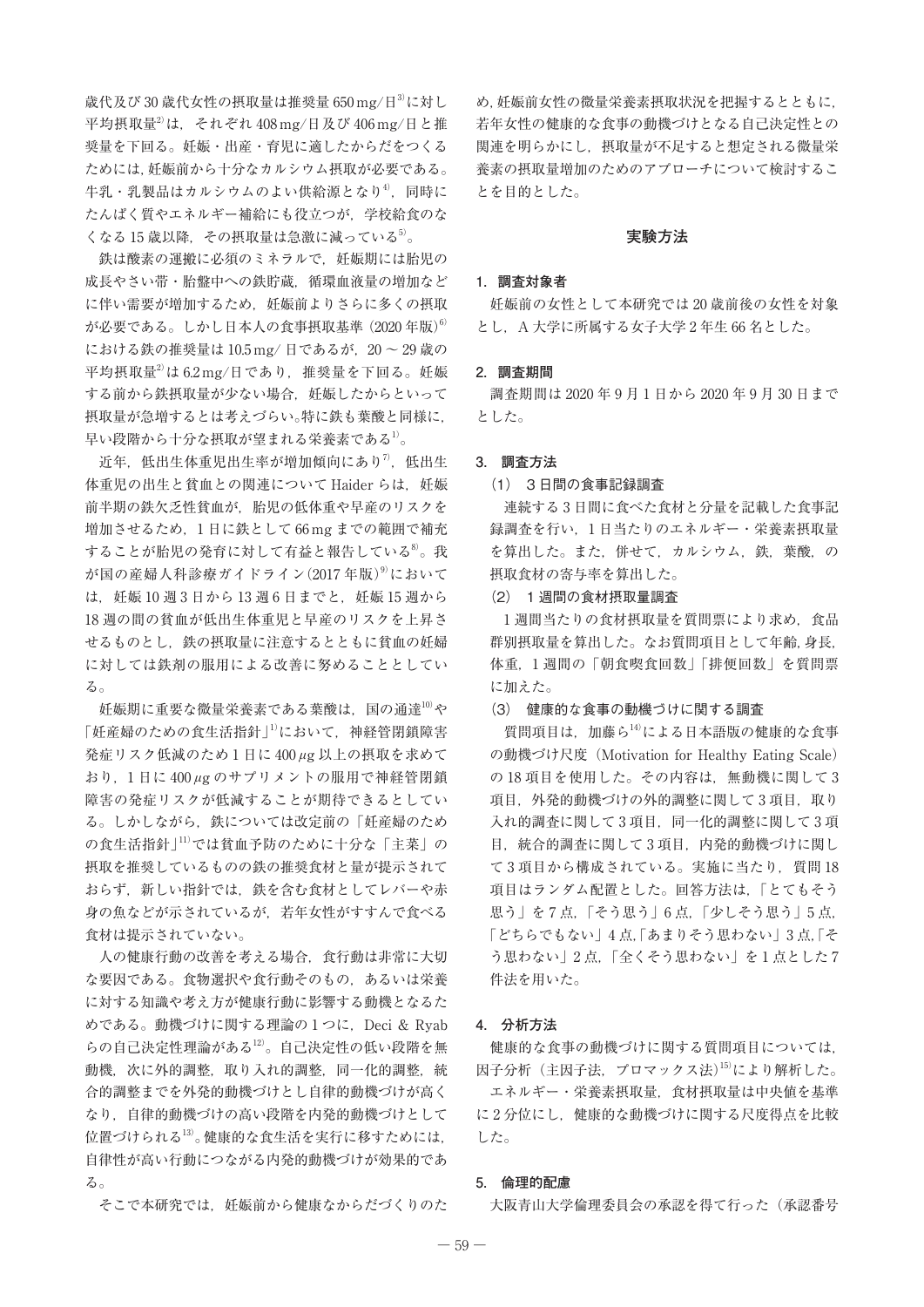0211)。対象者へは文書または口頭で研究目的, 匿名性の 保護,中止の自由,不参加による不利益のないことを説明 し,文書にて同意を得た。収集したデータは記号化して処 理することで回答者の匿名性を保持した。

# **結 果**

## **1. 対象者**の**属性と栄養摂取量**

分析対象はデータに不備のない 53名であった (Table 1)。葉酸の平均摂取量は 201 ± 90 μg/ 日であり, 最小値, 最大値はそれぞれ 74 *μ*g/ 日,および 547 *μ*g/ 日であった。 カルシウムの摂取量は 310 ± 174 mg/日であり、最小値, 最大値はそれぞれ 58 mg/日, および 813 mg/日であった。 鉄の摂取量は 6.1 ± 1.9 mg/日であり、最小値, 最大値はそ れぞれ 2.6 mg/日,11.2 mg/日であった。

栄養素別の食品群別寄与率は、葉酸は穀類 24.9%,次い でその他の野菜 19.2%,緑黄色野菜 16.9%であった(Table  $2)$ 。カルシウムで牛乳·乳製品 32.7%,次いで大豆製品 10.8%であった。鉄は穀類 26.8%,次いで主にたんぱく質 を含む食材である卵類 14.0%,肉類 12.9%であった。

# **2. 栄養素別食材摂取量との関連**

栄養素別に食材摂取量を各栄養素の中央値(葉酸:187*μ*g, カルシウム: 271 mg, 鉄: 6.0 mg) を基に高値群と低値群 に分け比較した(Table 3)。その結果,葉酸高値群では,卵, 緑黄色野菜,その他の野菜の摂取量が有意に高かった。カ ルシウム高値群で、卵,牛乳,乳製品,緑黄色野菜の摂取 量が有意に高く,鉄高値群では,穀類,卵類が有意に高かっ た。

# **3. 健康的な食事の動機づけとの関連**

健康的な食事に関する質問では,問 7「I believe it will make my mind and body comfortable.  $\dot{\gamma}$  5.9 ± 1.1 点と 最も得点が高く,次いで問 8 [Eating healthy is base of

**Table 1** Target person's attributes and energy・nutrient intake

|                                  |       | Minimum value Maximum value | Average value | <b>SD</b> |
|----------------------------------|-------|-----------------------------|---------------|-----------|
| Attribute                        |       |                             |               |           |
| Age (years)                      | 19.0  | 21.0                        | 19.5          | 0.6       |
| Height (cm)                      | 148.0 | 169.0                       | 158.3         | 5.9       |
| Weight (kg)                      | 37.0  | 77.0                        | 52.4          | 8.0       |
| BMI $(kg/m2)$                    | 16.0  | 29.0                        | 20.9          | 2.7       |
| Breakfast frequency / week       | 0.0   | 7.0                         | 6.0           | 1.9       |
| Number of bowel movements / week | 0.5   | 7.0                         | 5.5           | 1.7       |
| $Energy\cdot nutrients$          |       |                             |               |           |
| Energy ( $kcal/day$ )            | 678   | 2863                        | 1502          | 449       |
| Protein $(g/day)$                | 26    | 110                         | 59            | 17        |
| Lipid $(g/day)$                  | 14    | 120                         | 49            | 19        |
| Carbohydrate $(g/day)$           | 36    | 349                         | 203           | 78        |
| Folic acid $(\mu g / day)$       | 74    | 547                         | 201           | 90        |
| Calcium $(mg/day)$               | 58    | 813                         | 310           | 174       |
| Iron (mg/day)                    | 2.6   | 11.2                        | 6.1           | 1.9       |

Target person's attributes and energy . nutrient intake

# **Table 2** Nutrient contribution rate

| Food stuffs                    | Folic acid<br>Food stuffs<br>$(\%)$ |                                | Calcium<br>$(\% )$ | Food stuffs                    | Iron<br>( %) |
|--------------------------------|-------------------------------------|--------------------------------|--------------------|--------------------------------|--------------|
| Cereals                        | 24.9                                | Milk and Dairy products        | 32.7               | Cereals                        | 26.8         |
| Other vegetables <sup>a)</sup> | 19.2                                | Soy products                   | 10.8               | Eggs                           | 14.0         |
| Green and yellow vegetables    | 16.9                                | Cereals                        | 9.9                | Meat                           | 12.9         |
| Soy products                   | 9.2                                 | Other vegetables <sup>a)</sup> | 8.9                | Soy products                   | 12.0         |
| Eggs                           | 9.0                                 | Eggs                           | 8.5                | Seasonings                     | 11.5         |
| Algae                          | 4.2                                 | Seasonings                     | 7.8                | Other vegetables <sup>a)</sup> | 5.9          |
| Seasonings                     | 4.1                                 | Green and yellow vegetables    | 7.1                | Green and yellow vegetables    | 5.8          |
| Potatoes                       | 2.8                                 | Other foods $^{b)}$            | 4.1                | seafood                        | 4.3          |
| Milk and Dairy products        | 2.6                                 | Algae                          | 3.1                | Potatoes                       | 2.1          |
| Meat                           | 2.2                                 | Seafood                        | 2.9                | Other foods $b$                | 2.0          |
| Fruits                         | 1.8                                 | Meat                           | 2.2                | Algae                          | 1.6          |
| seafood                        | 1.7                                 | Potatoes                       | 1.2                | Fruits                         | 0.7          |
| Other foods $^{b)}$            | 1.2                                 | Fruits                         | 0.7                | Milk and Dairy products        | 0.4          |
| Oils                           | 0.1                                 | Oils                           | 0.1                | Oils                           | 0.1          |

Contribution rate of folic acid, calcium, iron by food group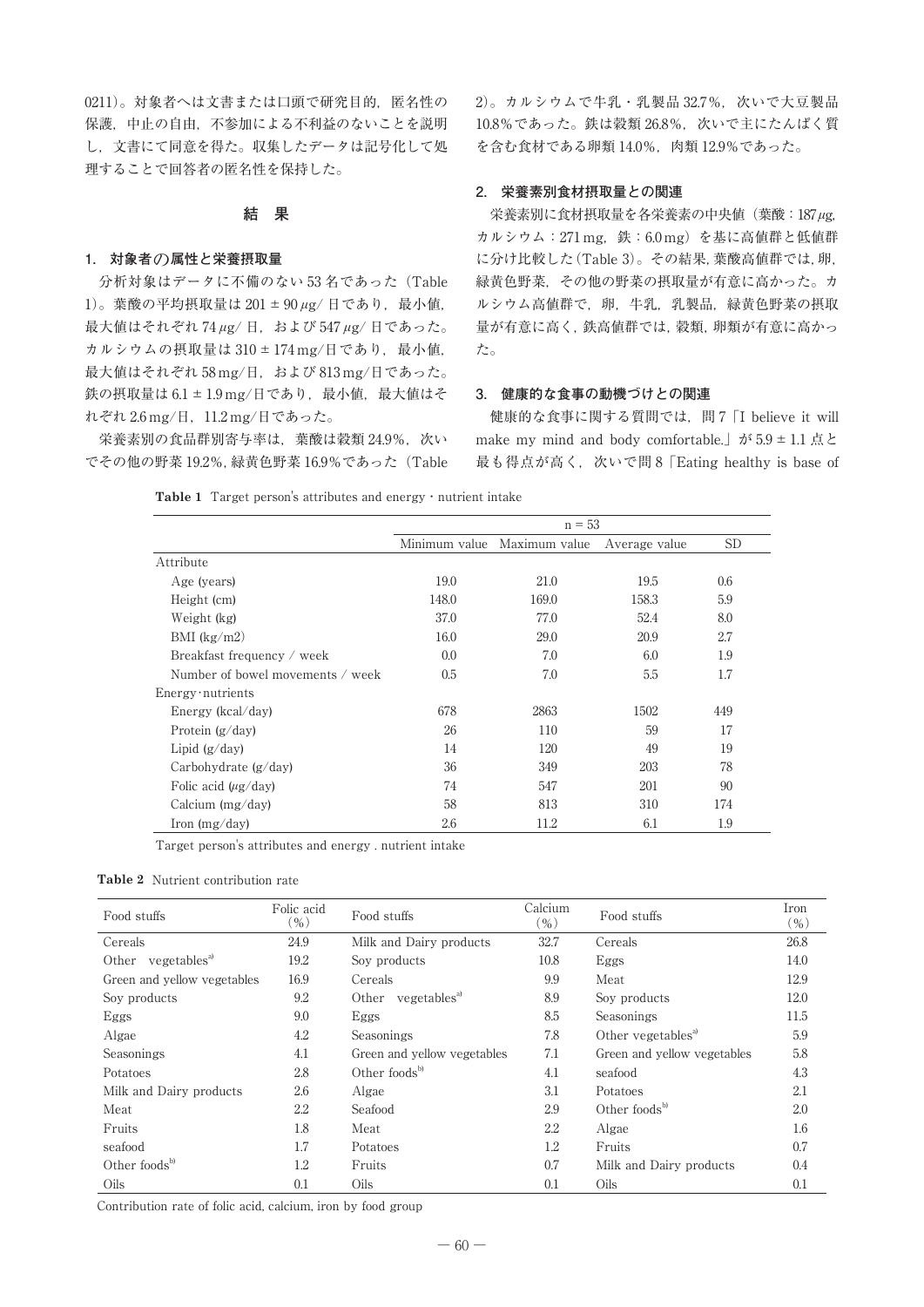# **Table 3** Intake of ingredients by nutrients

|                             | Intake of foodstuffs by nutrient group (g) |                         |              |      |                                 |       |      |                 |       |  |  |  |
|-----------------------------|--------------------------------------------|-------------------------|--------------|------|---------------------------------|-------|------|-----------------|-------|--|--|--|
|                             |                                            | Folic acid              |              |      | Calcium                         |       |      | Iron            |       |  |  |  |
|                             |                                            | (Median : $187 \mu g$ ) |              |      | (Median $: 271 \,\mathrm{mg}$ ) |       |      | (Median: 6.0mg) |       |  |  |  |
|                             | High                                       | Low                     | $\mathbf{p}$ | High | Low                             | p     | High | Low             | p     |  |  |  |
| Cereals                     | 183                                        | 170                     | 0.664        | 188  | 165                             | 0.474 | 213  | 141             | 0.020 |  |  |  |
| Meat                        | 64                                         | 64                      | 0.391        | 72   | 65                              | 0.505 | 75   | 62              | 0.249 |  |  |  |
| Seafood                     | 24                                         | 24                      | 0.454        | 19   | 24                              | 0.496 | 20   | 24              | 0.561 |  |  |  |
| Eggs                        | 35                                         | 35                      | 0.007        | 57   | 35                              | 0.010 | 55   | 37              | 0.040 |  |  |  |
| Soy products                | 36                                         | 36                      | 0.399        | 49   | 39                              | 0.565 | 54   | 34              | 0.277 |  |  |  |
| Milk                        | 33                                         | 33                      | 0.555        | 69   | 11                              | 0.005 | 28   | 50              | 0.293 |  |  |  |
| Dairy products              | 31                                         | 31                      | 0.793        | 49   | 16                              | 0.004 | 30   | 35              | 0.627 |  |  |  |
| Green and yellow vegetables | 39                                         | 39                      | 0.007        | 74   | 38                              | 0.005 | 64   | 47              | 0.216 |  |  |  |
| Other vegetables            | 52                                         | 52                      | 0.025        | 70   | 61                              | 0.516 | 74   | 57              | 0.182 |  |  |  |

Comparison of intake by food group between high and low intake groups of folic acid, calcium and iron. (t-test)

| <b>Table 4</b> Motivation for a healthy diet |
|----------------------------------------------|
|----------------------------------------------|

|                | Question item                                                                                                        | mean | <b>SD</b> |
|----------------|----------------------------------------------------------------------------------------------------------------------|------|-----------|
| Q <sub>7</sub> | I believe it will make my mind and body comfortable.                                                                 | 5.9  | 1.1       |
| Q 8            | Eating healthy is base of my life.                                                                                   | 5.8  | 1.1       |
| $Q_1$          | I B4:B15take pleasure in fixing healthy meals.                                                                       | 5.6  | 1.0       |
| Q11            | Eating healthy is congruent with other important aspects of my life.                                                 | 5.5  | 1.1       |
| Q13            | I believe it's a good thing I can do to feel better about myself in general.                                         | 5.3  | 1.2       |
| Q14            | I am satisfied with eating healthy.                                                                                  | 5.3  | $1.1\,$   |
| Q18            | It is fun to create meals that are good for my health.                                                               | 5.1  | $1.1\,$   |
| Q10            | Eating healthy is an integral part of my life.                                                                       | 5.0  | 1.1       |
| Q <sub>2</sub> | People around me nag me to do it.                                                                                    | 4.8  | 1.2       |
| Q <sub>3</sub> | It is expected of me.                                                                                                | 4.8  | 1.2       |
| Q <sub>9</sub> | I like to find new way to create meals that are good for health.                                                     | 4.7  | 1.2       |
| Q12            | I feel it is shame not to be able to show healthy eating habits.                                                     | 4.2  | $1.1\,$   |
| Q16            | Other people suggestions to keep healthy eating habits.                                                              | 3.9  | 1.4       |
| Q15            | I would feel ashamed of myself if I was not eating healthy.                                                          | 3.7  | 1.4       |
| $Q_6$          | I would be humiliated I was not in control of my eating behaviors.                                                   | 3.2  | 1.4       |
| $Q_4$          | I don't really know. I truly have the impression that I'm wasting my time<br>trying to regulate my eating behaviors. | 2.7  | 1.6       |
| $Q_5$          | I think there are more important things to do than to eat healthy.                                                   | 2.6  | 1.5       |
| Q17            | I don't really know why I bother.                                                                                    | 2.3  | 1.4       |

Average score and standard deviation of 18 items of motivation for Healthy Eating Scale

my life.」が 5.8 ± 1.1 点, 問 1 「I take pleasure in fixing healthy meals.」が 5.6 ± 1.0 点であった (Table 4)。いず れも動機づけが自己に内在化・統合化されている「同一化 的調整」と「統合的調整」であり,「内発的動機づけ」と 同様の効果がある「自律的動機づけ」の得点が高い項目で あった。最も得点の低い値は,問 17「I don't really know why I bother.」 が 2.3 ± 1.4 点, 問 5 「I think there are more important things to do than to eat healthy.  $\phi$  is 2.6  $\pm$  1.5 点, 問 4 「I don't really know. I truly have the impression that I'm wasting my time trying to regulate my eating behaviors.」が 2.7 ± 1.6 点であり, いずれも「無動機」 に分類されている項目であった。次に得点が低い値であっ たのは,羞恥心や罪悪感から行う「取り入れ的調整」であっ た。

# **4. 食事と健康に関する尺度との関連**

因子分析の結果,健康的な食事の動機づけの質問から 4 つの因子が抽出された (Table 5)。第1因子は、自分らし さから行う「統合調整」と,楽しいわけではないけれど価 値があると思うから行う「同一化的調整」の項目であり, 健康的な食生活に対し「満足」していると解釈される項目 であった。

第 2 因子は,健康な食事に対し積極的に快適に過ごして いることが強調される「喜び」を感じていると解釈される 項目であった。第 3 因子は,「無動機」の 3 項目と「取り 入れ的動機づけ」の 3 項目であった。健康な食生活に対し 無駄,意味が分からないといった,「悲観的」な考え方の 項目であった。第4因子は、守るべきだ、注意される,期 待されるといった他者からの評価に関する「圧力,ストレ ス」に値する内容の項目であった。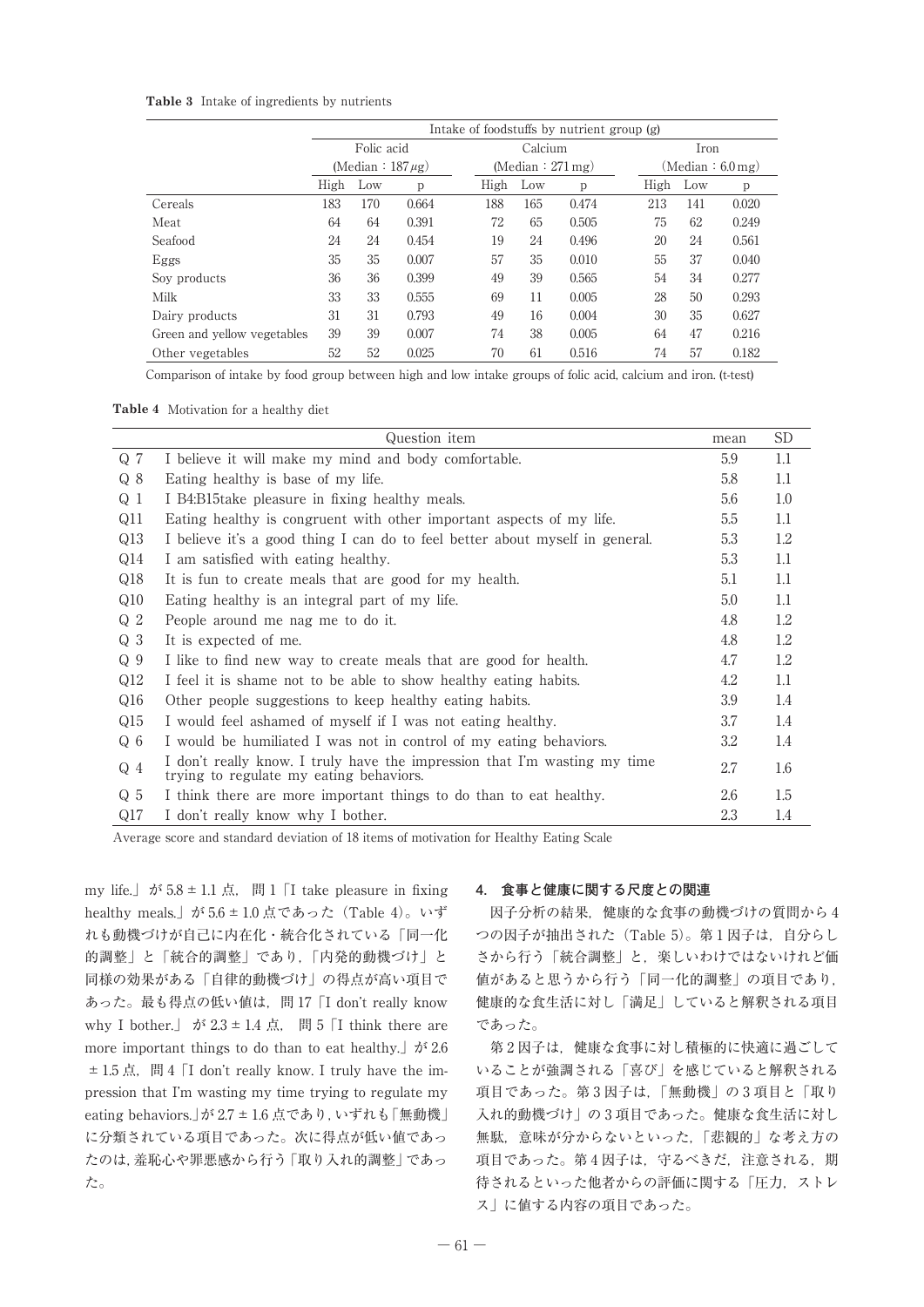# **Table 5** Diet and health scale

|                |                                                                                                                      |          |              | loads         |              |             |
|----------------|----------------------------------------------------------------------------------------------------------------------|----------|--------------|---------------|--------------|-------------|
|                |                                                                                                                      | Ι        | $\mathbb{I}$ | $\mathbbm{I}$ | $\mathbb{N}$ | Commonality |
|                | Factor I : comfort ( $\alpha$ = 0.849)                                                                               |          |              |               |              |             |
| Q <sub>1</sub> | I B4:B15take pleasure in fixing healthy meals.                                                                       | 0.919    | $-0.335$     | $-0.097$      | 0.070        | 0.600       |
| Q8             | Eating healthy is base of my life.                                                                                   | 0.789    | 0.006        | $-0.017$      | 0.043        | 0.650       |
| Q11            | Eating healthy is congruent with other important aspects of my life.                                                 | 0.748    | 0.139        | 0.034         | $-0.038$     | 0.698       |
| Q10            | Eating healthy is an integral part of my life.                                                                       | 0.689    | 0.158        | 0.201         | $-0.063$     | 0.623       |
| Q <sub>7</sub> | I believe it will make my mind and body comfortable.                                                                 | 0.674    | 0.063        | $-0.248$      | 0.049        | 0.635       |
|                | Factor II : happiness ( $\alpha = 0.867$ )                                                                           |          |              |               |              |             |
| Q18            | It is fun to create meals that are good for my health.                                                               | $-0.215$ | 0.947        | $-0.037$      | 0.152        | 0.762       |
| Q14            | I am satisfied with eating healthy.                                                                                  | 0.062    | 0.877        | $-0.058$      | $-0.059$     | 0.812       |
| Q <sub>9</sub> | I like to find new way to create meals that are good for health.                                                     | $-0.054$ | 0.841        | $-0.075$      | 0.096        | 0.698       |
| Q13            | I believe it's a good thing I can do to feel better about myself in<br>general.                                      | 0.339    | 0.538        | $-0.116$      | $-0.113$     | 0.812       |
| Factor         | $\mathbb{II}$ : Pessimism ( $\alpha = 0.807$ )                                                                       |          |              |               |              |             |
| Q <sub>5</sub> | I think there are more important things to do than to eat healthy.                                                   | $-0.194$ | $-0.100$     | 0.829         | $-0.087$     | 0.775       |
| Q <sub>6</sub> | I would be humiliated I was not in control of my eating behaviors.                                                   | 0.335    | $-0.051$     | 0.819         | $-0.062$     | 0.650       |
| $Q_4$          | I don't really know. I truly have the impression that I'm wasting<br>my time trying to regulate my eating behaviors. | $-0.256$ | $-0.058$     | 0.797         | $-0.015$     | 0.771       |
| Q17            | I don't really know why I bother.                                                                                    | $-0.182$ | $-0.284$     | 0.627         | 0.247        | 0.655       |
| Q15            | I would feel ashamed of myself if I was not eating healthy.                                                          | $-0.052$ | 0.463        | 0.621         | $-0.002$     | 0.628       |
| Q12            | I feel it is shame not to be able to show healthy eating habits.                                                     | 0.404    | 0.303        | 0.514         | 0.010        | 0.657       |
|                | Factor IV : pressure · stress ( $\alpha$ = 0.726)                                                                    |          |              |               |              |             |
| Q <sub>2</sub> | People around me nag me to do it.                                                                                    | 0.063    | 0.062        | $-0.049$      | 0.822        | 0.727       |
| Q16            | Other people suggestions to keep healthy eating habits.                                                              | $-0.125$ | 0.056        | $-0.009$      | 0.800        | 0.629       |
| Q <sub>3</sub> | It is expected of me.                                                                                                | 0.318    | 0.073        | 0.048         | 0.616        | 0.649       |
|                | Factor contribution                                                                                                  | 5.595    | 5.386        | 3.421         | 2.696        | 17.097      |
|                | Contribution rate (%)                                                                                                | 22.259   | 21.427       | 13.610        | 10.725       | 68.021      |

Factor extraction method: Principal component analysis

Promax oblique rotation method

# **Table 6** Motivation for a healthy diet by energy and nutrients

| Energy $\angle$       |      |      | comfort   |       |      | happiness |       |      | Pessimism |       | pressure |           |       |
|-----------------------|------|------|-----------|-------|------|-----------|-------|------|-----------|-------|----------|-----------|-------|
| nutrients             |      |      |           |       |      |           |       |      |           |       | stress   |           |       |
| (Median)              |      | mean | <b>SD</b> | p     | mean | <b>SD</b> | p     | mean | <b>SD</b> | p     | mean     | <b>SD</b> | p     |
| Energy                | High | 28.7 | 4.3       |       | 20.5 | 3.6       |       | 17.8 | 4.9       |       | 14.2     | 2.5       |       |
| $(1430 \text{ kcal})$ | Low  | 26.9 | 4.4       | 0.133 | 20.1 | 3.9       | 0.687 | 19.6 | 6.7       | 0.273 | 12.7     | 3.0       | 0.053 |
| Protein               | High | 28.0 | 4.2       |       | 20.5 | 3.7       |       | 18.7 | 6.2       |       | 14.2     | 2.6       |       |
| (57 g)                | Low  | 27.6 | 4.8       | 0.701 | 20.2 | 3.9       | 0.760 | 18.6 | 5.7       | 0.969 | 12.6     | 2.9       | 0.046 |
| Lipid                 | High | 29.5 | 3.7       | 0.003 | 21.6 | 3.5       | 0.012 | 17.9 | 5.9       | 0.301 | 14.0     | 3.0       | 0.139 |
| (50 g)                | Low  | 26.0 | 4.5       |       | 19.0 | 3.6       |       | 19.6 | 5.9       |       | 12.8     | 2.5       |       |
| Carbohydrate          | High | 28.4 | 4.2       |       | 19.8 | 3.4       |       | 18.2 | 5.0       |       | 14.0     | 2.4       |       |
| (190 g)               | Low  | 27.3 | 4.6       | 0.357 | 20.8 | 4.0       | 0.370 | 19.1 | 6.7       | 0.582 | 12.9     | 3.1       | 0.171 |
| Calcium               | High | 29.4 | 3.9       |       | 21.1 | 4.0       |       | 17.3 | 5.4       |       | 13.4     | 3.1       |       |
| $(270 \,\mathrm{mg})$ | Low  | 26.0 | 4.3       | 0.004 | 19.4 | 3.1       | 0.088 | 20.3 | 6.1       | 0.074 | 13.5     | 2.5       | 0.816 |
| Iron                  | High | 28.2 | 3.9       |       | 21.0 | 3.4       |       | 18.7 | 5.5       |       | 13.9     | 2.5       |       |
| $(6.0 \,\mathrm{mg})$ | Low  | 27.3 | 5.0       | 0.479 | 19.5 | 4.0       | 0.140 | 18.6 | 6.4       | 0.957 | 12.9     | 3.1       | 0.180 |
| Folic acid            | High | 28.2 | 3.9       |       | 19.0 | 3.5       |       | 18.3 | 6.0       |       | 14.1     | 2.6       |       |
| $(187 \,\mu g)$       | Low  | 27.4 | 5.0       | 0.487 | 21.2 | 4.0       | 0.099 | 19.0 | 5.9       | 0.670 | 12.8     | 3.0       | 0.092 |

Comparison of motivational scores for healthy eating in the high and low values by energy and nutrients. (t-test)

# **5. エネルギー・栄養素別,健康的な食事の動機づけとの 関連**

いて摂取量が有意に高く,カルシウム高値群は「満足」項 目において有意に高かった。

エネルギー・栄養素摂取量の比較では、たんぱく質の摂 取量高値群は「圧力・ストレス」項目において有意に高かっ た。(Table 6)。脂質の高値群は「満足」「喜び」因子にお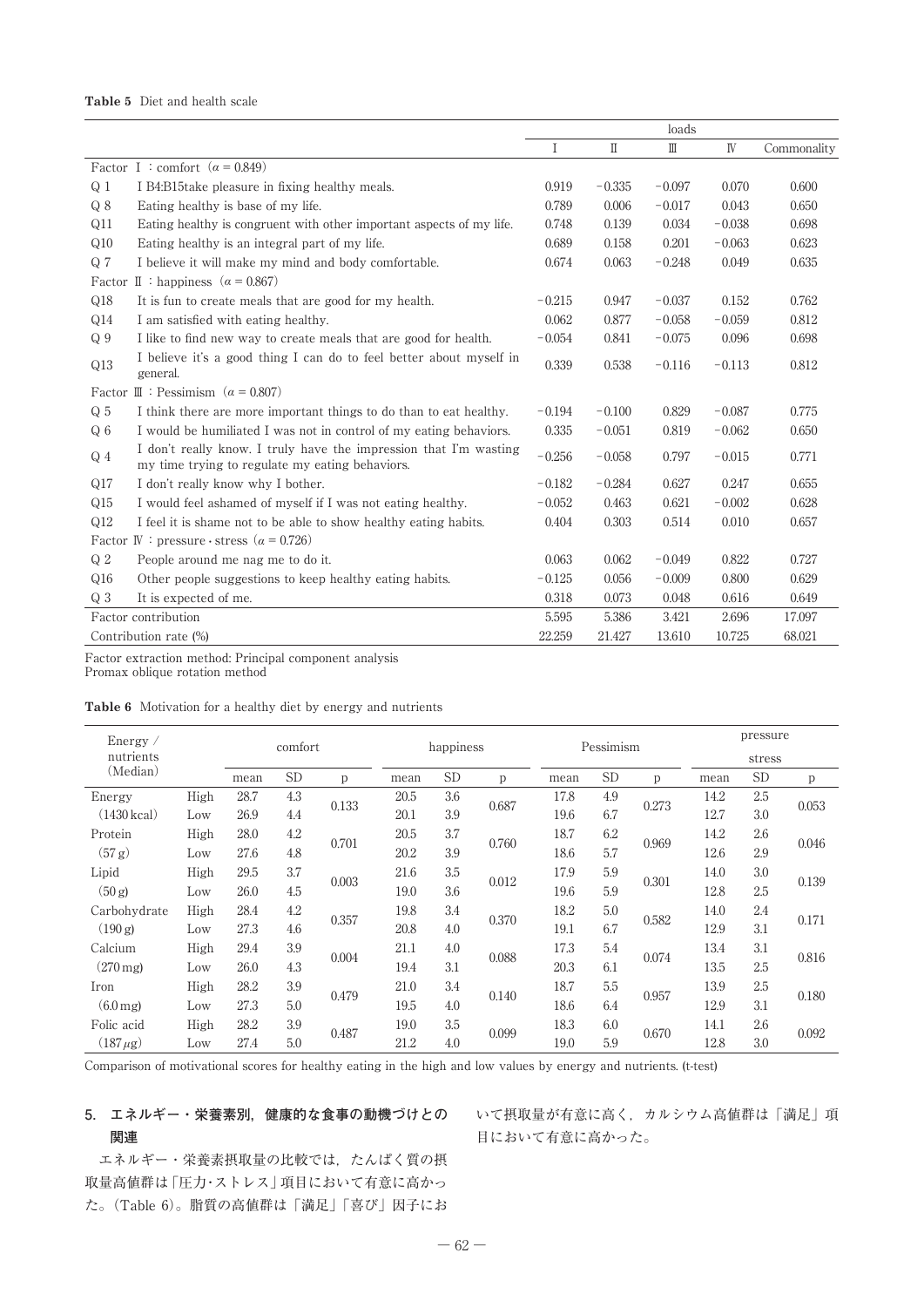| <b>Table 7</b> Food Group and Healthy Eating Motivation |  |  |  |  |  |  |  |
|---------------------------------------------------------|--|--|--|--|--|--|--|
|---------------------------------------------------------|--|--|--|--|--|--|--|

|                      |     |      | Average score for health view by food quantile |           |         |      |           |         |      |           |       |      |                    |       |  |
|----------------------|-----|------|------------------------------------------------|-----------|---------|------|-----------|---------|------|-----------|-------|------|--------------------|-------|--|
| Median               |     |      | comfort                                        |           |         |      | happiness |         |      | Pessimism |       |      | pressure<br>stress |       |  |
| ingredients          | (g) |      | mean                                           | <b>SD</b> | p       | mean | <b>SD</b> | p       | mean | <b>SD</b> | p     | mean | <b>SD</b>          | p     |  |
| Cereals              | 65  | High | 29.7                                           | 3.5       | < 0.001 | 21.2 | 3.7       | 0.026   | 18.1 | 5.6       | 0.337 | 14.4 | 2.6                | 0.016 |  |
|                      |     | Low  | 25.4                                           | 4.2       |         | 19.0 | 3.2       |         | 19.7 | 6.2       |       | 12.6 | 2.6                |       |  |
| Meat                 | 75  | High | 29.2                                           | 3.7       | 0.009   | 21.8 | 3.3       | < 0.001 | 17.3 | 5.1       | 0.052 | 13.8 | 2.8                | 0.562 |  |
|                      |     | Low  | 26.1                                           | 4.5       |         | 18.4 | 3.1       |         | 20.4 | 6.2       |       | 13.3 | 2.7                |       |  |
| 9<br>Seafood         |     | High | 28.5                                           | 3.9       | 0.219   | 20.4 | 3.8       |         | 17.8 | 5.0       | 0.253 | 13.7 | $2.2\,$            | 0.732 |  |
|                      |     | Low  | 27.0                                           | 4.7       |         | 20.0 | 3.5       | 0.647   | 19.7 | 6.4       |       | 13.4 | 3.1                |       |  |
|                      | 39  | High | 27.7                                           | 4.5       | 0.992   | 20.4 | 3.9       | 0.725   | 18.7 | 5.7       | 0.866 | 13.8 | 2.6                | 0.593 |  |
| Eggs                 |     | Low  | 27.7                                           | 4.4       |         | 20.0 | 3.4       |         | 19.0 | 6.1       |       | 13.3 | 2.9                |       |  |
| Soy                  | 24  | High | 28.7                                           | 4.3       | 0.341   | 21.3 | 3.8       | 0.193   | 18.3 | 6.5       | 0.716 | 14.2 | 3.0                | 0.360 |  |
| products             |     | Low  | 27.3                                           | 4.4       |         | 19.8 | 3.5       |         | 19.0 | 5.7       |       | 13.3 | 2.6                |       |  |
| Milk and             |     | High | 28.3                                           | 4.5       |         | 20.1 | 3.8       |         | 20.0 | 6.8       |       | 13.7 | 2.5                | 0.657 |  |
| dairy<br>products    | 40  | Low  | 27.2                                           | 4.3       | 0.365   | 20.2 | 3.5       | 0.935   | 17.9 | 4.9       | 0.213 | 13.4 | 2.9                |       |  |
| Green and            |     | High | 29.2                                           | 3.3       |         | 21.9 | 3.1       |         | 17.8 | 4.7       |       | 14.3 | 2.4                | 0.086 |  |
| vellow<br>vegetables | 25  | Low  | 26.6                                           | 4.8       | 0.032   | 19.0 | 3.4       | 0.003   | 19.5 | 6.5       | 0.305 | 13.0 | 2.8                |       |  |
| Other                | 61  | High | 29.2                                           | 3.1       | 0.017   | 21.6 | 2.9       | 0.005   | 18.2 | 4.7       | 0.432 | 2.9  | 2.5                | 0.176 |  |
| vegetables           |     | Low  | 26.3                                           | 5.0       |         | 18.8 | 3.7       |         | 19.5 | 6.8       |       | 13.0 | 2.9                |       |  |

Comparison of motivational scores for healthy eating between high and low intakes by food group. (t-test)

### **6. 食品群別摂取量と健康的な食事の動機づけとの関連**

食品群別にみた摂取量の比較では,穀類,肉類,緑黄色 野菜,その他の野菜の高摂取者は「満足」「喜び」項目に おいて有意に高値を示した(Table 7)。穀類の高摂取者は 「圧力・ストレス」項目において有意に高値を示した。

# **考 察**

本研究では妊娠前の女性にとって必要とされている微量 栄養素と,行動を左右する健康的な食事の動機づけの関連 を解析し,適正な微量栄養素量摂取のためのアプローチに ついて検討することを目的とした。Deci & Ryab らの自 己決定性理論によると12),動機づけについてはその行動が 賞罰のための手段ではなく,その行動自体が目的になって おり、外的な報酬や罰に基づかない動機づけである内発的 動機づけが意欲的で自由な自律性に関連する。健康的な食 生活を実行に移すためには,一般的に自律性が高い行動に つながる内発的動機づけが効果的であり13), 今回抽出され た因子では「喜び」に相当すると考えられる。しかし今回 の健康的な食事の動機づけに関する質問で高値得点を示し た項目は,統合的調整,同一化的調整にあたる項目に該当 するもので,今回抽出された因子では「満足」に相当する と考えられる。これは,自分の生き方やスタイルが快適に なるという考えかたであり,健康のための行動が第一では ない。つまり健康な食事のために行動を起こすということ ではなく,健康な食事に対して満足することをより強く求 めている傾向であると考えられる。

今回の葉酸高摂取群の特徴として、卵,緑黄色野菜,そ の他の野菜類の摂取量が多かった。緑黄色野菜やその他の 野菜の高摂取者は,健康的な食事の動機づけに関して,「満 足」「喜び」得点が高い傾向が見られた。葉酸摂取は,「満 足」「喜び」を得ることができる,健康的な食事をめざす ことで期待できると考えられる。葉酸摂取量が 400 *μ*g 以 上の者とそうでない者との比較では,エネルギーに有意差 がなく,カルシウムをはじめ多くの微量栄養素について有 意に高値であり,葉酸摂取量が多い者は食品群別の摂取量 バランスが理想に近いという報告もあり16),葉酸摂取量増 加に伴う緑黄色野菜,その他の野菜を摂取するという意識 は,自律性の伴ったものであると考えられる。

カルシウム高摂取群の特徴としては、卵,牛乳,乳製品, 緑黄色野菜の摂取量が多いことである。また健康的な食事 の動機づけに関して,「満足」得点が高かった。カルシウ ムの摂取源は主に牛乳・乳製品,大豆製品であり,カルシ ウムは牛乳・乳製品を中心に,自分のスタイルに合った摂 取方法を選択できる可能性のある栄養素であると考えられ る。動機づけの傾向から,摂取タイミングのアドバイスな どの満足得点が高くなる支援方法により牛乳・乳製品の摂 取を促す必要があると考えられる。

鉄高摂取群の特徴としては、穀類の摂取量が多かったこ とである。鉄は様々な食品から摂取されるが,鉄の含有量 が多い食材は毎日食べられるものではないことが影響して いると考えられる。穀類高摂取者の動機づけでは,「圧力・ ストレス」の項目が高かった。このことは第三者からの意 見により、圧力・ストレスを感じている傾向ととらえられ る。

妊娠中は鉄欠乏性貧血になりやすく,その多くは無症状 であるものの,貧血が重篤な場合は胎盤機能や胎児の成長 に影響を与える $^{17,18)}$ 。貧血基準は血清へモグロビン濃度が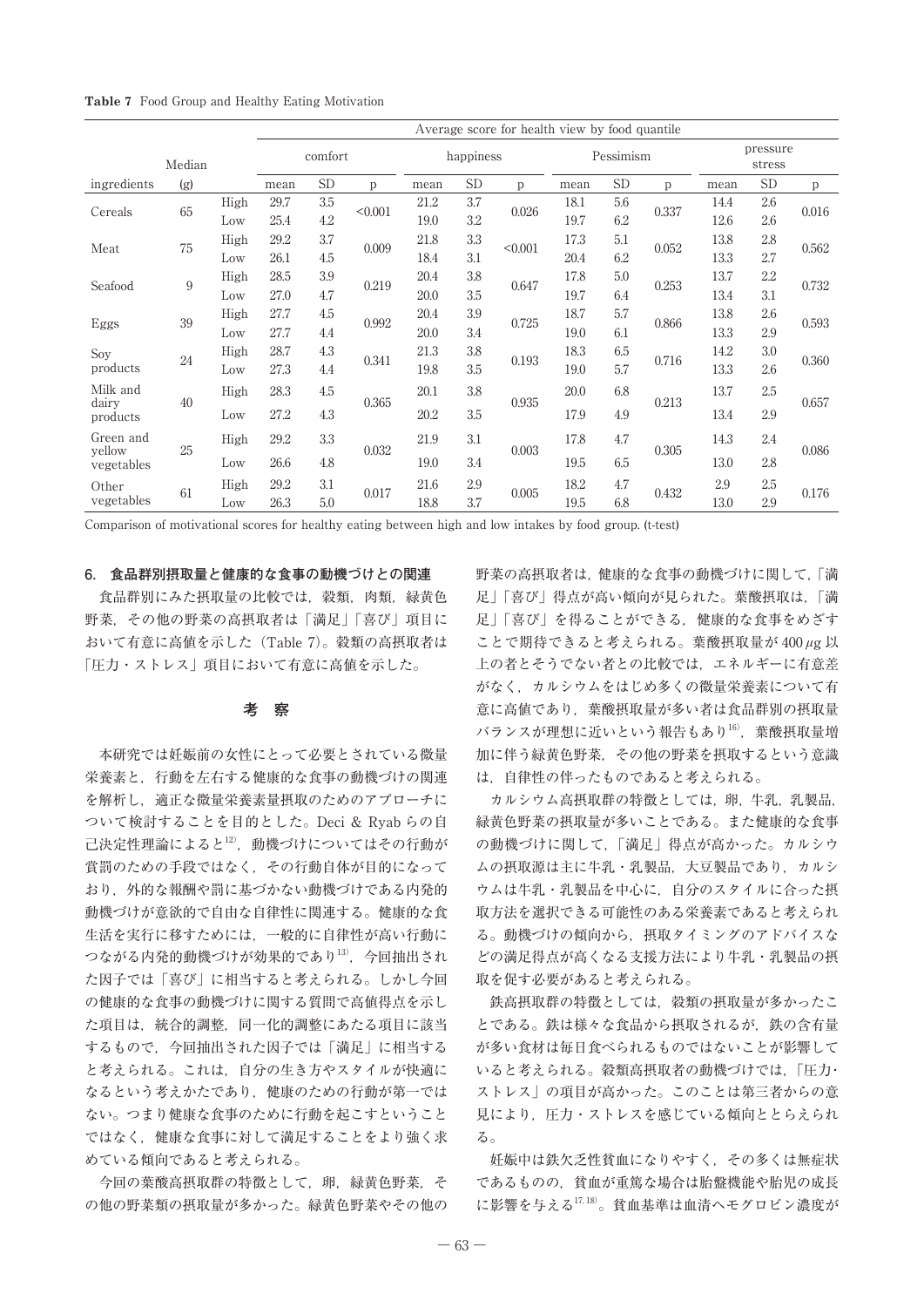非妊娠時で 12 g/dL に対し、妊娠中は 11 g/dL と基準が 緩む。貧血の判断は妊娠初期の健診項目であり,早い段階 より貧血状態が把握できる。しかしながら、鉄は、妊娠初 期の段階より不足しているものが多く19),つわりなどの時 期とも重なり食事からの鉄摂取により回復するのは困難で あると考えられる。貧血状態である場合は、低出生体重児 と早産のリスクを上昇させることから,貧血妊婦の鉄剤投 与は低出生体重児出生リスク回避のための手段であると提 唱している<sup>9)</sup>。日本人の食事摂取基準(2020年版)<sup>6)</sup>では成 人女性の鉄の推奨量は 10.5 mg/日であるが,令和元年国民 健康・栄養調査結果2)によると平均摂取量は 6.8 mg/ 日で あり,推奨量の値より低値である。先行研究において,対 象者妊婦の 85%以上が鉄の目標摂取量を下回っていたと の報告がある20)。今回の結果においても,対象者の 98% が鉄の目標摂取量を下回っていた。また食意識が高いと想 定される妊婦の調査においても鉄の摂取量が不十分と報告 されており16),日常的な食事のみで十分な鉄を摂取するこ とは困難と考えられる。妊娠中は貧血になるリスクが高く, それを回避するために鉄サプリメント,鉄強化食品の摂取 が有効であると考えられる。しかし妊婦自身のサプリメン ト摂取の判断基準は,「自身の食事量では摂取量が足りて いないから」また,血液検査の結果,鉄不足が影響する「血 清ヘモグロビン濃度が低いから」などといった充足状態を 判断したものではなく,妊婦自身の食事に対する健康意識 である21)。鉄高摂取者の動機づけとして,「圧力・ストレス」 の得点が高かったことを考慮すると,従前の指導方法であ る鉄摂取強化のための食材であるレバー,赤身の魚,大豆, ひじきの摂取を推奨することは負担が大きく,血清ヘモグ ロビン濃度を基準にサプリメントの摂取を推奨するなど, コンプライアンスを高めた方法が有効と考えられる。たと えば,「食事からの鉄摂取量が 10.5 mg/ 日未満の場合は, 鉄強化食品を補食として摂取する」また「血清ヘモグロビ ン濃度 11 g/dl 未満の場合, 鉄サプリメントを摂取する」 など,自己の状態を把握したうえで,手段を選択させる支 援が望ましいと考えられた。

本研究の限界としては,調査人数が少なく,また管理栄 養士養成校の学生を中心に調査を行っているため,健康と 食事に関しての興味において偏りがある可能性があること が挙げられる。また栄養素の比較において中央値を基に 2 分位し比較を行っているが,今回の中央値の結果は,葉酸 187 mg, カルシウム 271 mg, 鉄 6.0 mg であるのに対し, 令和元年国民健康・栄養調査での中央値は,葉酸は 382 mg, カルシウム 213 mg, 鉄は 6.4 mg であり, 葉酸, 鉄において低値であった。調査方法が異なるため単純に比 較することはできないが,要因の代表制についてはより詳 細な検討が必要である。

しかしながら,今回の結果は,様々な栄養問題を抱えて いる妊娠前の女性に対し,今後の健康状態に大きくかか わっていく微量栄養素の摂取量増加に向けた指導の方向性 を示す,一助になったと考えられる。葉酸,カルシウムで

は,日常生活において摂取することに「満足」「喜び」に 値する食材が明らかになり,食事内容をアドバイスするこ とで改善が望めると考えられる。しかし、鉄については食 材寄与率の高い食材が穀類であり,穀類は鉄摂取増加のた めに推奨する食材ではない。また健康観においても「満足」 項目が高値であるが「圧力・ストレス」も高値である。鉄 摂取量増加のための指導方法としては,鉄の含有量が多い 食材の紹介ではなく,好きな食材,よく食卓に上がる食材 などの聞き取りなどから,複数の実践的なメニューの紹介 など,満足度が増加する支援が必要であると考えられた。

# **利益相反について**

本論文内容に関連する利益相反事項はない。

# **参考文献**

- 1)妊娠中と産後の食事について|厚生労働省 (mhlw.go. jp) https://www.mhlw.go.jp/seisakunitsuite/bunya/ kodomo/kodomo\_kosodate/boshi-hoken/ninpu-02. html(2021 年 8 月 16 日閲覧)
- 2)厚生労働省(令和元年)「国民健康・栄養調査」の結果, https://www.mhlw.go.jp/content/10900000/000687163. pdf(2021 年 8 月 16 日接続確認)
- 3)厚生労働省,微量ミネラル:「日本人の食事摂取基準 (2020 年版)」策定検討会報告書:P278-284.
- 4)上西一弘,江澤郁子,梶本雅俊,土屋文安(1998)日 本人若年女性における牛乳,子魚(ワカサギ,イワ シ),野菜(コマツナ,モロヘイヤ,オカヒジキ)の カルシウム吸収率, 日本栄養・食糧学会誌, 51 (5): 259-266.
- 5)健康日本 21(第二次)分析評価事業:カルシウム摂 取量の平均値・標準偏差の年次推移(性・年齢階層 別)国民健康・栄養調査|国立健康・栄養研究所 https://www.nibiohn.go.jp/eiken/kenkounippon21/ eiyouchousa/keinen\_henka\_eiyou.html(2021 年 8 月 16 日閲覧)
- 6)厚生労働省,微量ミネラル:「日本人の食事摂取基準 (2020 年版)」策定検討会報告書:P311-321.
- 7)厚生労働省(2019)妊産婦にかかる保健・医療の現状 と 関 連 施 策,https://www.mhlw.go.jp/content/ 12401000/ 000479245.pdf(2021 年 8 月 17 日閲覧)
- 8) Haider B, Olofin I, Wang M, Spiegelman D, Ezzati M, Fawzi W, (Nutrition Impact Model Study Group (anaemia)(2013)Anaemia, Prenatal iron use, and risk of adverse pregnancy outcomes: systematic review and meta-analysis, BMJ.; 346, f3443:1-19.
- 9) 日本産婦人科学会(2017) 日本産婦人科医会: 産婦人 科診療ガイドライン - 産科編 2017. 日本産婦人科学 会: 1-4.